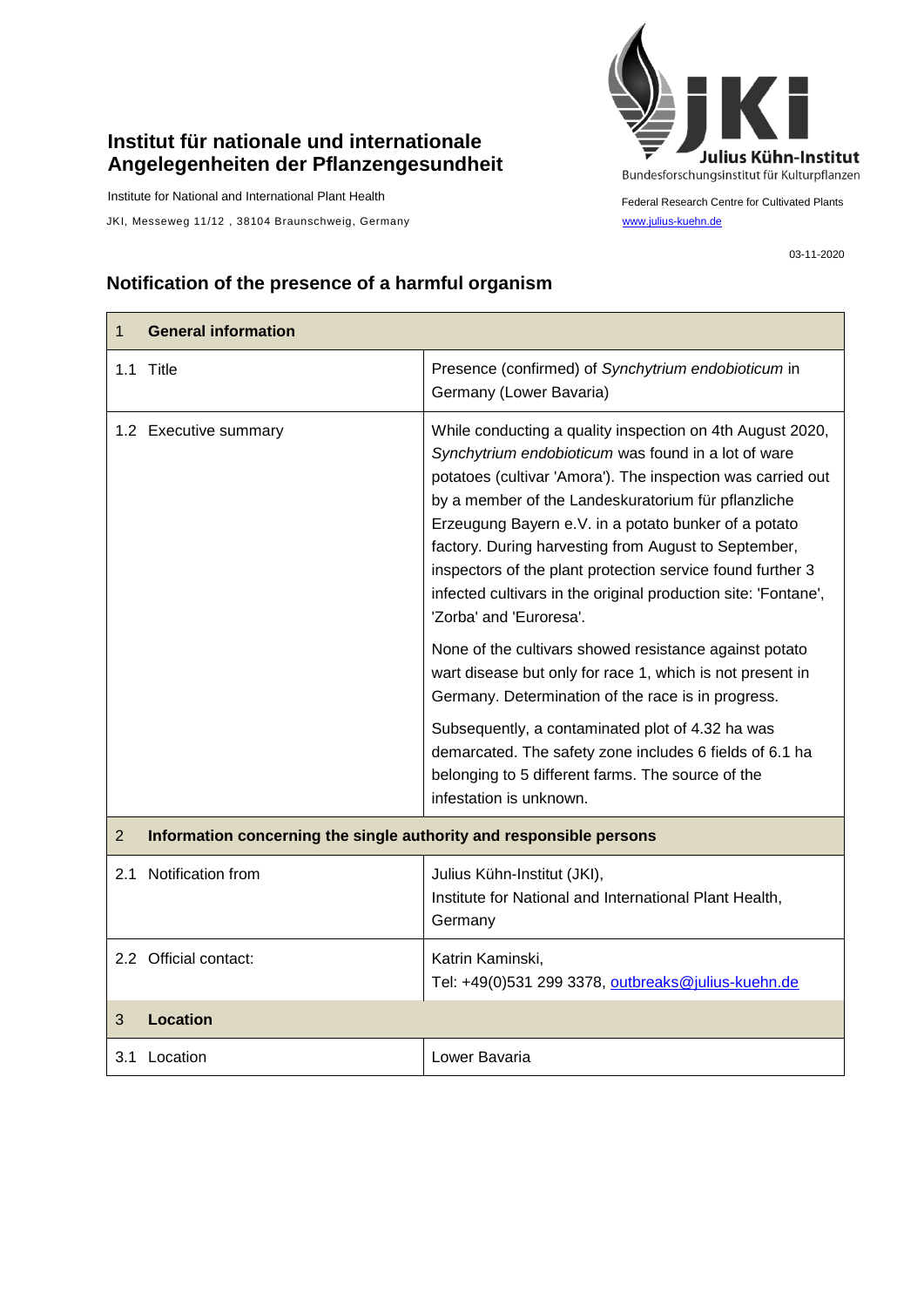| 4   | Reason of the notification and the pest status                                                                                        |                                                                                                                                                                                                                                                                                                                                                                                                                                                                                                                                                                                     |  |
|-----|---------------------------------------------------------------------------------------------------------------------------------------|-------------------------------------------------------------------------------------------------------------------------------------------------------------------------------------------------------------------------------------------------------------------------------------------------------------------------------------------------------------------------------------------------------------------------------------------------------------------------------------------------------------------------------------------------------------------------------------|--|
|     | 4.1 First finding in Germany or in the area                                                                                           | Confirmed appearance of the pest in part of the territory of<br>the Member State concerned, in which its presence was<br>previously unknown.                                                                                                                                                                                                                                                                                                                                                                                                                                        |  |
|     | 4.2 Pest status of the area where the<br>harmful organism has been found<br>present, after the official confirmation.                 | Present, under eradication                                                                                                                                                                                                                                                                                                                                                                                                                                                                                                                                                          |  |
|     | 4.3 Pest status in Germany before the<br>official confirmation of the presence, or<br>suspected presence, of the harmful<br>organism. | Present, at low prevalence, few occurrences                                                                                                                                                                                                                                                                                                                                                                                                                                                                                                                                         |  |
|     | 4.4 Pest status in Germany after the<br>official confirmation of the presence of<br>the harmful organism.                             | Present, at low prevalence, few occurrences                                                                                                                                                                                                                                                                                                                                                                                                                                                                                                                                         |  |
| 5   | Finding, sampling, testing and confirmation of the harmful organism                                                                   |                                                                                                                                                                                                                                                                                                                                                                                                                                                                                                                                                                                     |  |
| 5.1 | How the presence or appearance of<br>the harmful organism was found.                                                                  | Official inspection for purposes other than phytosanitary<br>ones.                                                                                                                                                                                                                                                                                                                                                                                                                                                                                                                  |  |
|     |                                                                                                                                       | While conducting a visual quality inspection on 4th August<br>2020, Synchytrium endobioticum was found in a lot of<br>ware potatoes (cultivar 'Amora'). The inspection was<br>carried out by a member of the Landeskuratorium für<br>pflanzliche Erzeugung Bayern e.V. in a potato bunker of a<br>potato factory. During harvest from August to September,<br>inspectors of the plant protection service found further 3<br>infected cultivars ('Fontane', 'Zorba' and 'Euroresa') in the<br>original production site. Each time many tubers with typical<br>symptoms were sampled. |  |
|     | 5.2 Date of finding:                                                                                                                  | 05-08-2020                                                                                                                                                                                                                                                                                                                                                                                                                                                                                                                                                                          |  |
|     | 5.3 Sampling for laboratory analysis.                                                                                                 | Tubers with symptoms were sampled. Soil was not<br>investigated.                                                                                                                                                                                                                                                                                                                                                                                                                                                                                                                    |  |
|     | 5.4 Name and address of the Laboratory                                                                                                | Bayerische Landesanstalt für Landwirtschaft (LfL) - Institut<br>für Pflanzenschutz                                                                                                                                                                                                                                                                                                                                                                                                                                                                                                  |  |
|     |                                                                                                                                       | Lange Point 10<br>85354 Freising                                                                                                                                                                                                                                                                                                                                                                                                                                                                                                                                                    |  |
| 5.5 | Diagnostic method                                                                                                                     | According to peer reviewed protocols.                                                                                                                                                                                                                                                                                                                                                                                                                                                                                                                                               |  |
|     | 5.6 Date of official confirmation of the<br>harmful organism's identity.                                                              | 06-08-2020                                                                                                                                                                                                                                                                                                                                                                                                                                                                                                                                                                          |  |